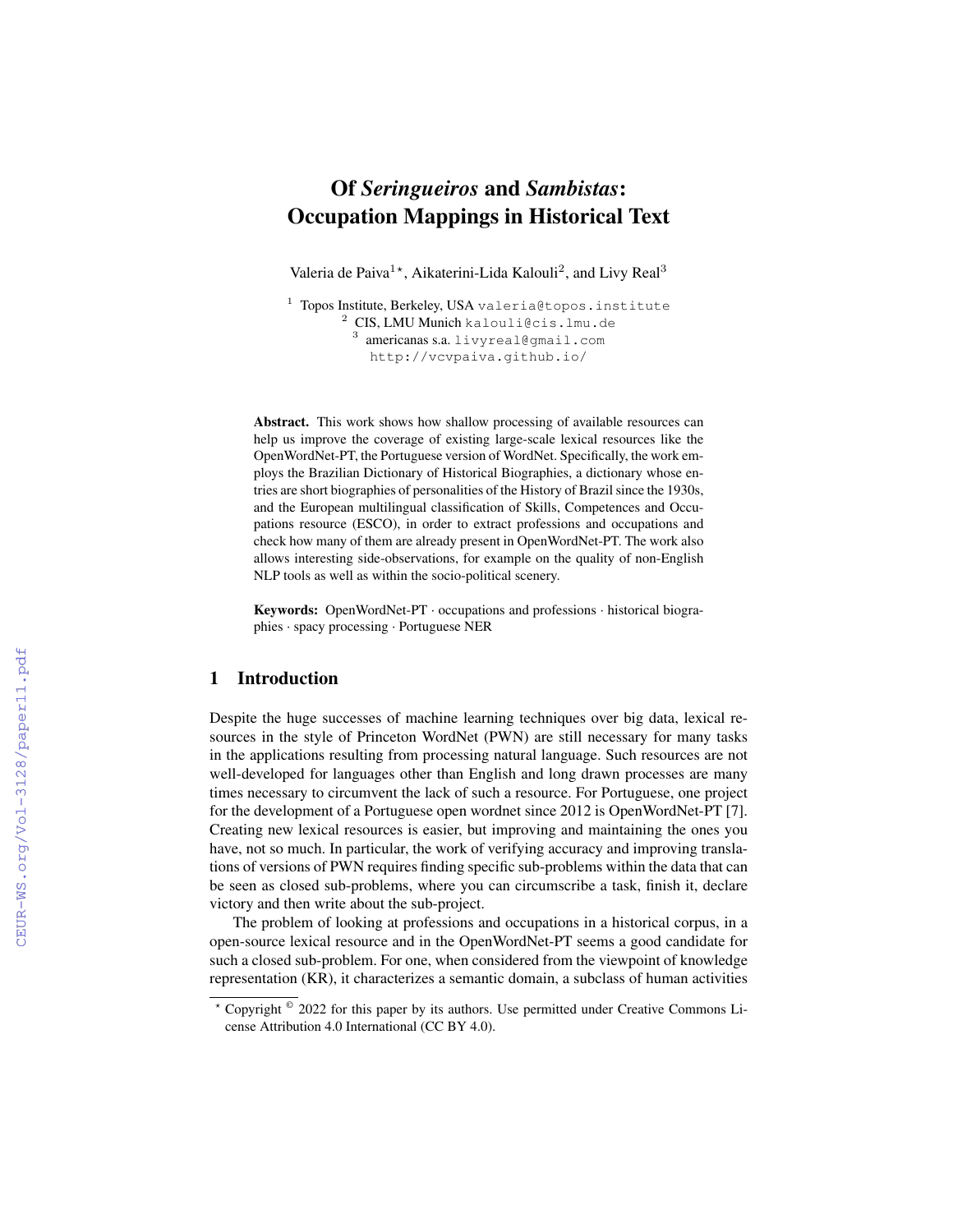that one might hope to be able to complete to a desired level of accuracy. Additionally, given the characteristics of the corpus in question, a dictionary of historical figures, it is one of the essential pieces of information that every entry possesses. Thirdly, while some of the (political) occupations are similar in English and Portuguese (e.g president, lawyer, senator, janitor, etc..) it is clear that some, like the ones in our title (*seringueiro* is someone who extracts latex from trees, *sambista* someone who composes, dances or plays a style of Brazilian music, *samba*) only need to exist in a Portuguese wordnet.

Completing OpenWordNet-PT is a founding stone for work we want to do on creating and reasoning with logical representations for the meanings of sentences in (English and in) Portuguese. If we can automatically generate logical knowledge representations for the historical characters of a corpus, we can do many more extraction tasks: essentially, we can *reason* with this kind of information to deduce new information. For instance, if you want to know which politician was the first female governor of a state in Brazil and you ask Google for "primeira governadora do Brasil" (first female governor in Brazil), you may get what seems like contradictory information: One link provides the sentence "Em 1986, quando o governador eleito do Acre deixou o cargo para disputar uma vaga no Senado, Iolanda Fleming se tornou a primeira mulher a governar um estado da federação"<sup>4</sup> while another link provides "Roseana foi a primeira mulher eleita governadora"<sup>5</sup>. But this information is not contradictory: Fleming was the first female governor, even if she was only elected as a vice-governor. And eight years later, Roseanna Sarney became the first woman elected as a governor. Solving this kind of reasoning problem seems too much to ask of the systems we are currently developing, but discovering the issue (the apparent contradiction) should be what a logical, reasoning system is supposed to be doing. Work in this direction has been completed by [4], building on much earlier work envisaged in [5]. Necessary for such endeavours are lexical resources as complete as possible, which is why we set out to improve the coverage of OpenWordNet-PT.

# 2 Lexical Resources and Corpus

Wordnets are lexical databases that offer information on open class words, that is, adjectives, nouns, verbs and adverbs. Wordnets descend from Princeton's Wordnet, developed by Miller and Fellbaum [2] at Princeton University. Wordnet was designed as a dictionary and thesaurus for human use. However, researchers in AI and Natural Language Processing (NLP) have found WordNet and its taxonomic concept hierarchies useful for computational systems. Hence, WordNet has seen widespread use and it has became a "de facto" standard in NLP. The familiarity of its taxonomic structure, coupled with its extensive coverage, as well as its open source license, all helped to account for WordNet's popularity and for the proliferation of similar resources in other languages, including Portuguese.

<sup>&</sup>lt;sup>4</sup> 'In 1986, when the elected governor of Acre left the position to dispute a seat in the Senate, Iolanda Fleming became the first woman to govern a state of the federation.'

<sup>5</sup> 'Roseana was the first woman elected governor.'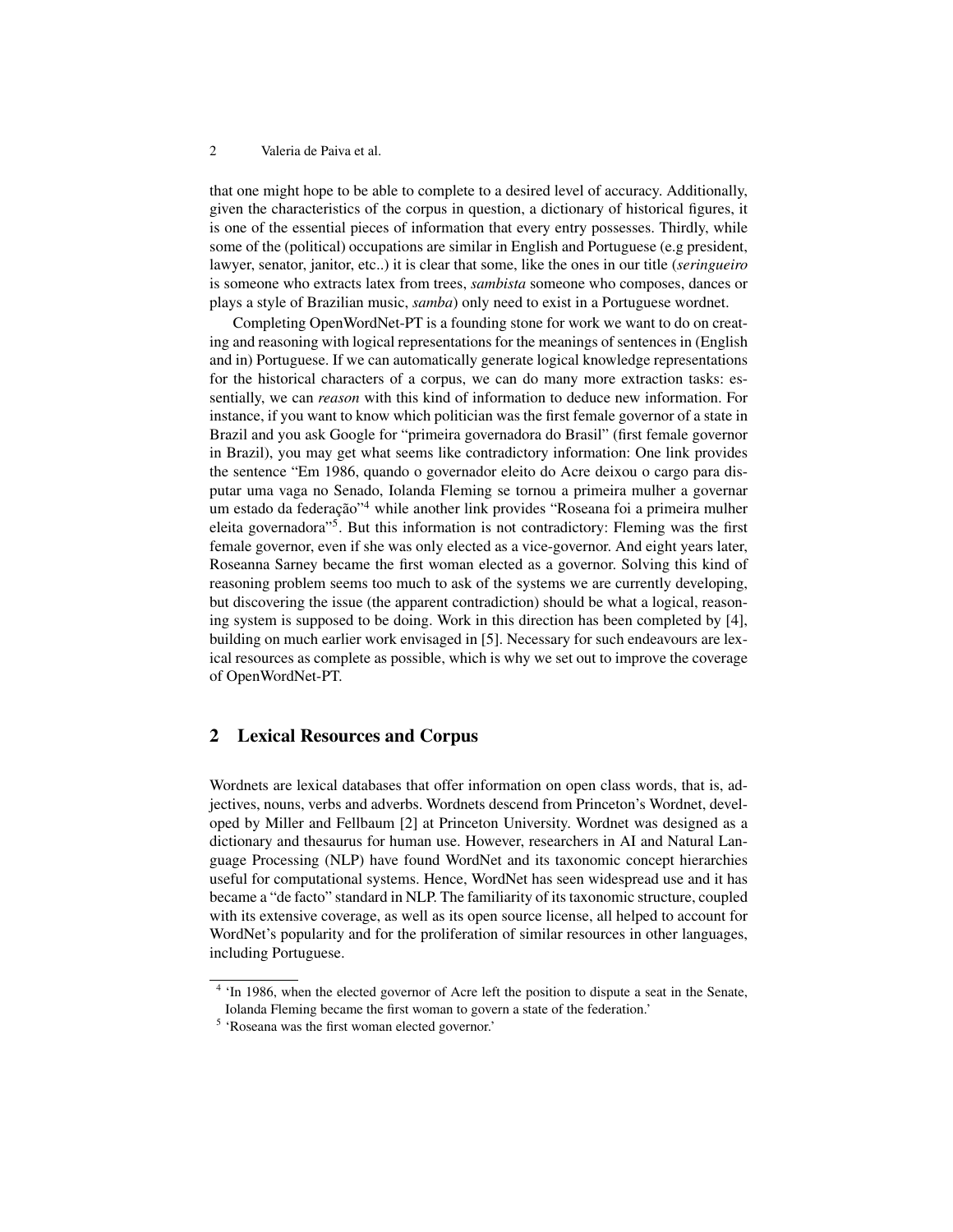OpenWordnet-PT is a wordnet for Portuguese, open-source software. <sup>6</sup> Despite being in development since 2012, it is not a finished product. The original idea was that having a fairly high-quality translation from Princeton WordNet would be a good starting point for work in Portuguese semantics, which we would improve as much as we could, using mini-projects that could interest students. Devising these mini-projects is not a triviality, as they need to have well-defined evaluation criteria and lead to some clear improvement of the thesaurus, as it stands. Work on grammatical classes has been done before and it seemed a sensible idea to try to venture into semantic domains, such as occupations from now on.

To detect missing professions and occupations from the current version of Portuguese wordnet OpenWordNet-PT and be able to improve it, we decide to look at two resources: the Brazilian Dictionary of Historical Biographies (DHBB in Portuguese)<sup>7</sup> and the occupations list provided by the European Skills and Competences, qualifications and Occupations (ESCO) initiative<sup>8</sup>.

The DHBB corpus was originally designed to provide researchers and scholars with organized and systematic information about personalities and themes considered noteworthy in the recent history of Brazil, from the Revolution of 1930 onwards. The corpus comprises about 7,500 biographic or thematic entries, covering people, institutions, organizations, and events. The majority of entries are biographical in nature, with over 6,500 biographies and some 1,000 thematic entries. Each entry consists a separate file. Biographical entries have a header summarizing the description of the person, with key positions held and the respective periods the position was exercised. This corpus is suitable for several reasons. First, the entries are well-written and hand-curated. They follow some carefully designed guidelines, but are not written in a *controlled language*. They use a medium register, not too erudite (as it is supposed to be useful for high school students), but not too popular or informal. Hence, we do not have too many of the problems associated with slang, regionalisms, neologisms, emoticons or out of vocabulary words of web texts. Also, the language, associated to historical biographies of personalities since the 1930s, is similar to news text, hence it does not require a large vocabulary of specific terms, as it is required in works in the fields of Law or Geology, for example. Given the historic, biographical nature of the corpus, it is suitable for sociological research. Indeed, work done by [6] shows examples of socio-political questions historians might like to be able to answer given this corpus. For example, the question is posed on whether women who lived in Rio de Janeiro at the time and occupied high positions in the Executive branch between the decades of 1960 and 1980 attended the same academic circles or the same intellectual environment as their male colleagues. Currently and without suitable logical representations, we are still unable to answer such questions. Improving the coverage of resources like the OpenWordNet-PT with important semantic categories like that of occupations can contribute to solving these questions.

 $^6$  It can be browsed at http://openwordnet-PT.org and downloaded from https: //github.com/own-pt/openWordnet-PT.

<sup>7</sup> https://github.com/cpdoc/dhbb

<sup>8</sup> https://ec.europa.eu/esco/portal/download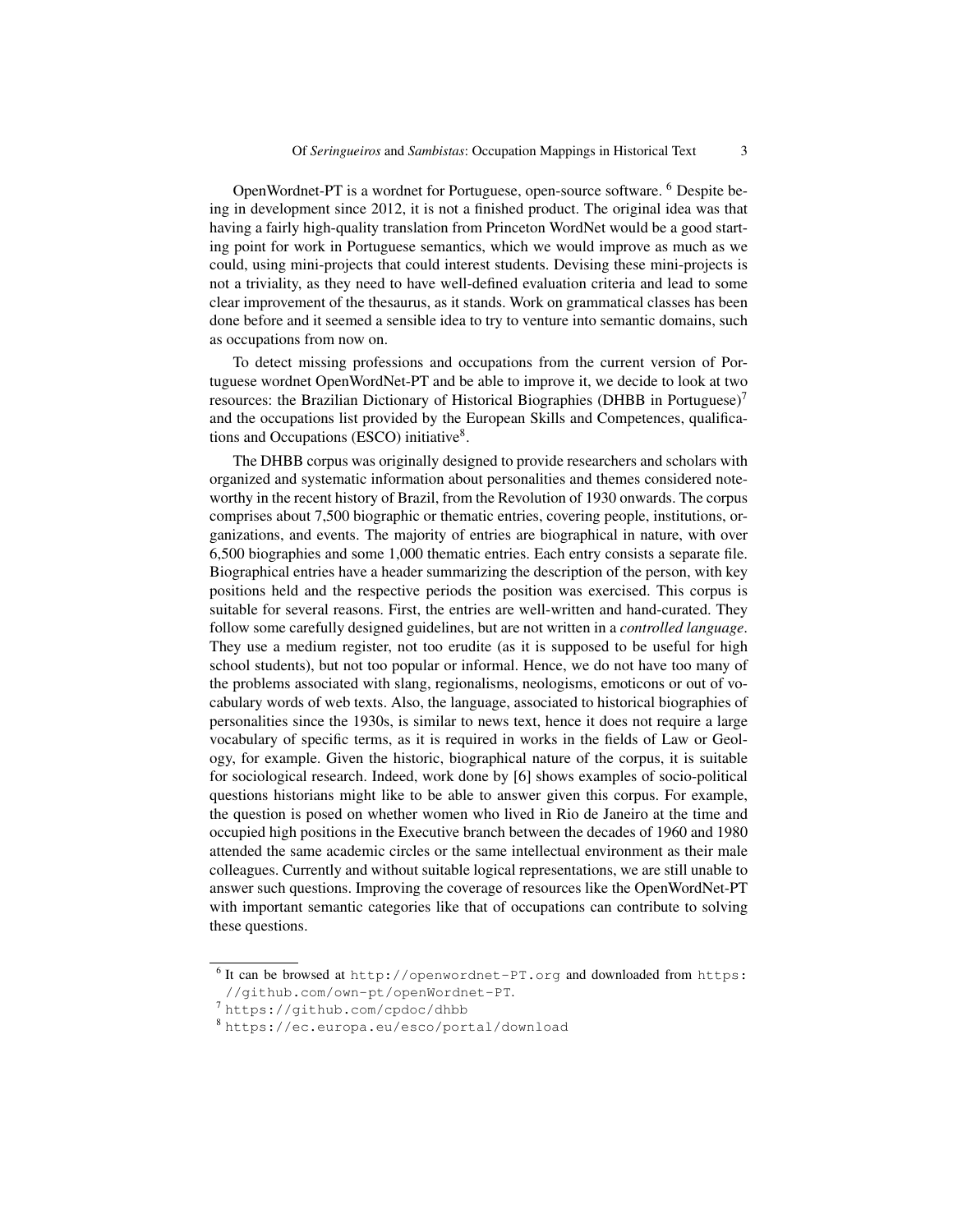On the other hand, we also make use of the occupations resource provided by ESCO. ESCO is the European multilingual classification of Skills, Competences and Occupations. ESCO works as a dictionary, describing and classifying professional occupations and skills relevant for the EU labour market, education and training. The resource is constructed with the goal to be used by electronic systems that provide services like matching job seekers to jobs on the basis of their skills, suggesting training options to people who want to re-skill or up-skill etc. ESCO provides 2,942 basic occupations for 27 languages. For Portuguese, we are able to extract a total of 5,103 occupations, also including alternative names provided for the basic occupations. At this point, the question may arise of why we also use the DHBB corpus, since the ESCO resource seems to contain a solid base against which we would check OpenWordNet-PT's coverage. There are several reasons for our choice. First, the ESCO resource is focused on the EU geographic area and although most occupations will exist across the world, there are professions which are specific to the part of the world they occur and the language they are used in. Therefore, the DHBB could provide us with such occupations within the Brazilian space, especially older professions which might not exist in their original form any more. Additionally, having the historical text where the occupation is used helps with possible ambiguities. Another reason for our choice is that we would like to use this work to make preliminary sociological observations on the DHBB corpus, attempting to contribute to the open questions raised in [6].

## 3 Occupation Extraction

A first processing of the DHBB, described in [6] was based on FreeLing 3.0 [1]. Freeling<sup>9</sup> is an open source multilingual language processing pipeline, which offers modules for Portuguese processing. FreeLing's modules for named entity recognition and part-of-speech tagging were used in that first processing. However, the frameworks for named entity recognition and parsing should have improved considerably since then. In particular, spa $Cy^{10}$  has proven to be a powerful NLP tool, currently supporting more than 64 languages. Note that the choice of an NLP tool is not trivial since there are only a few tools that can process languages other than English. Therefore, we choose spaCy and process the DHBB corpus with it.<sup>11</sup> For the processing, we use the largest model provided for Portuguese<sup>12</sup> and we perform tokenization, part-of-speech tagging (POS-tagging) and named-entity recognition (NER). Particularly, we extract verbs and common nouns, we list the historic figures described in the dictionary and produce separate lists of persons' names as extracted by the NER module, locations, organizations and miscellaneous named entities. Some of our comments below refer to the people presented as main entries of the dictionary, but others refer to 'people' as extracted by the NER module as mentioned within the text of entries (including relatives, colleagues, superiors, etc.)

<sup>9</sup> http://nlp.lsi.upc.edu/freeling/

<sup>10</sup> https://spacy.io/

<sup>11</sup> All processing available under https://github.com/vcvpaiva/DHBBspacy

<sup>12</sup> *pt core news lg*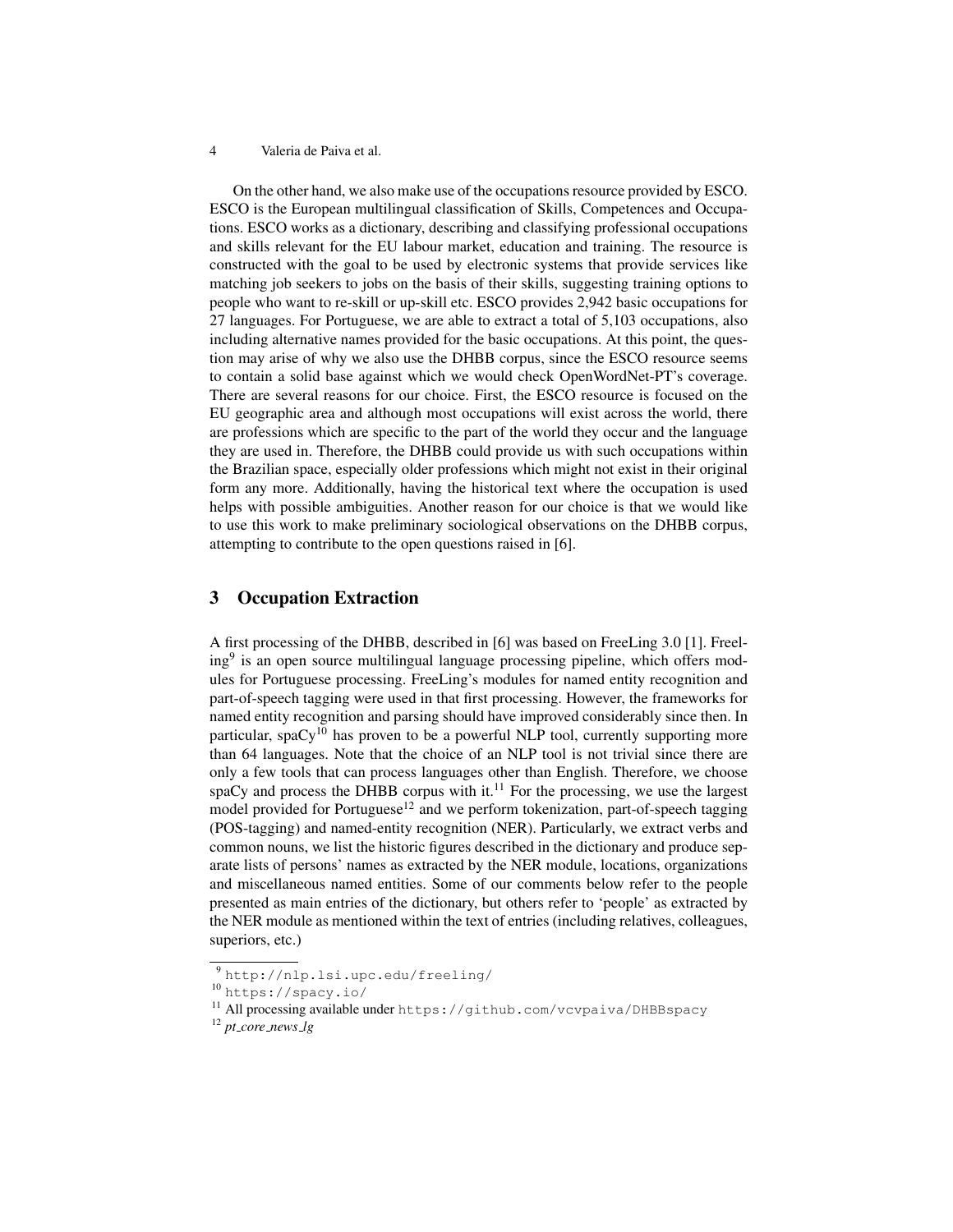Based on the extracted nouns, we are able to query these nouns for occupations and professions. We extract all nouns that are either included in the ESCO occupations resource or end with suffixes common for professions in Portuguese, such as or (*compositor*, 'composer'), -ista (*motorista*, 'driver'), -nte (*presidente*, 'president'). This results into a list of 1749 professions. The list needs to be further manually curated, e.g., because these suffixes do not always express professions and due to other issues. First, many nouns in our list are not really occupations or professions, but behave syntactically as if they were. For example, in a sentence such as <sup>13</sup> "Suplente do primeiro-secretário da mesa da Câmara entre 1967 e 1968, em 1970 passou a exercer o cargo de primeiro-secretário." the word for a political substitute *suplente* behaves like a proper occupation. In general, words such as *suplente* ('substitute'), *grevista* ('striker') and *golpista* ('putschist') that can be adjectives, but are commonly used as nouns, did not enter in the final list, since they are not real professions and our goal was to complete the list of occupations in OpenWordnet-PT. Words related to political positions such as *oposicionista* ('opposition member') were not considered either, even if they can, in some cases, syntactically stand for an occupation noun and many times they do. The expression *o deputado oposicionista* ('the opposition representative') becomes in Portuguese simply *o oposicionista*. Other nouns can be, in one of their senses, a specific profession, for example *segurança* ('security' as in 'security guard') and *liderança* (leadership as in 'the party's leadership'), but they were only listed in our most recurring nouns because they are very polysemous. The noun *segurança* refers to the abstract concept of 'security' and 'safety' in a sentence such as 'O artigo 162 previa o Conselho de Segurança Nacional, encarregado de estudar as questões de segurança.' ('Article 162 envisaged a National Security Council, in charge of studying safety issues.'). Generic positions such as *empregador* ('employer') and *comprador* ('buyer') were kept in the list, because even if they do not always refer to a specific profession they refer to important roles in the domain of workers and jobs. After the manual curation, the cleaned list of occupations contains 853 entries.

We check how many of these entries are included in the OpenWordNet-PT and make interesting observations. From the 853 entries, 282 are missing from OpenWordNet-PT, so around 33%. From these 282 missing synsets, 7 might be considered prefix issues. Words like *ex-ministro, segundo-secretario ´* ('ex-minister, second-secretary') in principle should be covered given some language pre-processing dealing with prefixes. Some are clearly occupations that only need to exist in a Brazilian Portuguese wordnet. Occupations such as *usineiro, cafeicultor, posseiro* ('sugar refinery owner, coffee producer, squatter') are examples. Clearly these occupations exist in other cultures, but the nuances implied by the nouns are very much Brazilian. The same way, young military men wanting a voice in politics do happen in many places, but a political movement called *Tenentismo* ('Tenentism') meaning 'related to lieutenants', is a phenomenon typical of Brazilian history of the 20th century.

<sup>&</sup>lt;sup>13</sup> 'A substitute to the first secretary of the Bureau of the Assembly between 1967 and 1968, in 1970 he started to hold the post of first secretary.'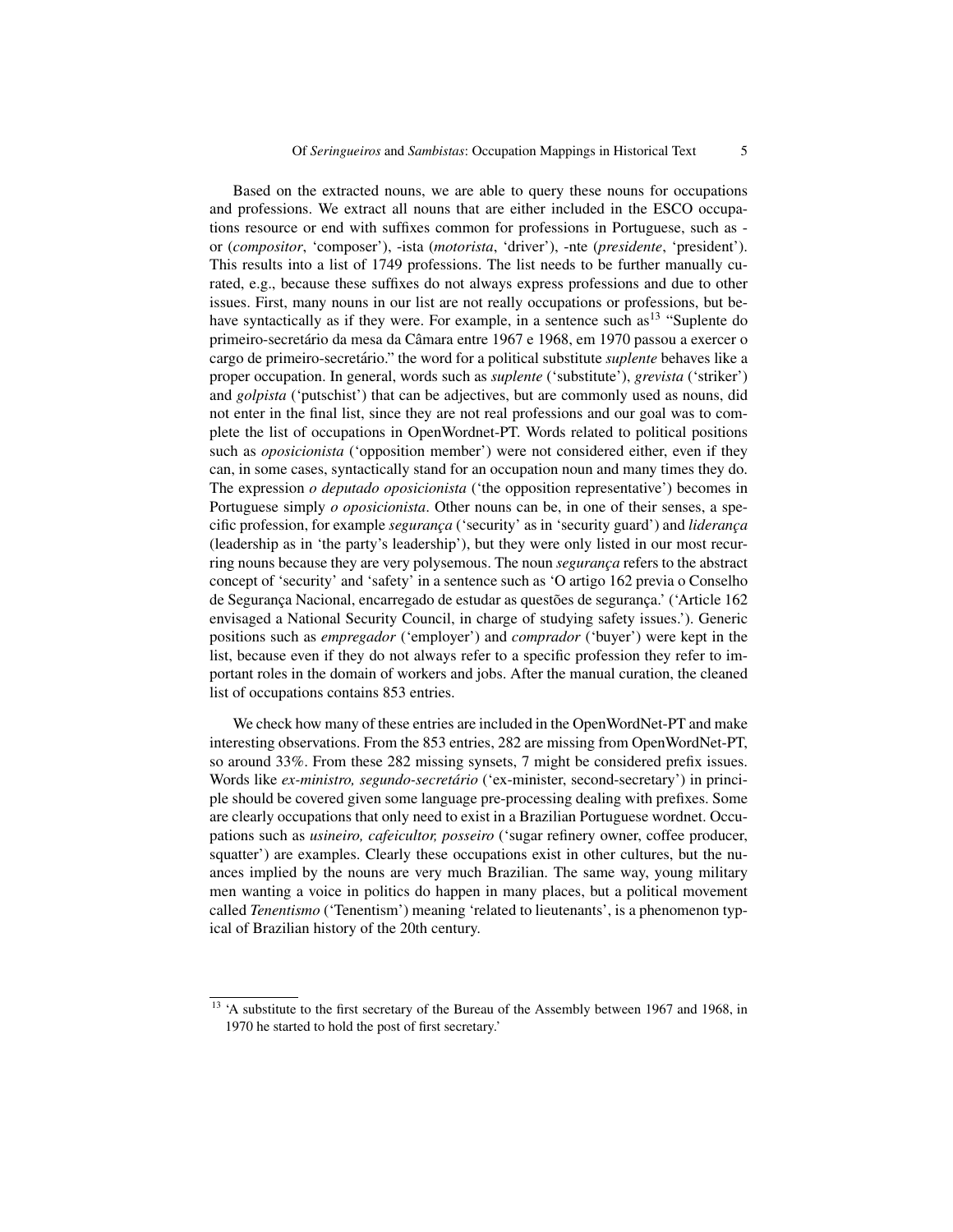## 4 Additional Findings

Apart from detecting the occupations missing from OpenWordNet-PT and being able to improve the coverage of the resource, our processing of DHBB allows us further observations.

### 4.1 Quality and Development of non-English NLP tools

Special mention should be made to the locations list extracted from our processing. spaCy identifies some 27,000 entries as locations. The three most common ones are Rio de Janeiro with 11,894 occurrences (also found as Rio), Brasil with 9,579 occurrences and São Paulo with 6808. Rio de Janeiro appearing most often can probably be attributed to the fact that the entries cover the period when Rio was the capital of Brazil. Interestingly, the modern capital of Brazil (Brasília) only appears 1882 times, even less than United States with 2095 occurrences. (This can be partially explained by the use of DF (Distrito Federal/federal District) which presumably referred to Rio before 1965 and to Brasília after the change of the Capital.) However, such findings uncover socio-political aspects of the time, e.g., the importance of the United States to Brazilian politics, and can partly also be confirmed by the older findings by [6]. It is worth noting that, although the current work is done 8 years after the paper published by [6], the quality of the retrieved results has not improved as much as expected. spaCy has been shown as a much more powerful tool than Freeling and the advances of NLP in the last 8 years are considered tremendous. Still, our processing of the DHBB might suggest that most developments have been achieved for English and that other languages still lag behind: the quality of the locations we retrieve is unexpectedly low. We manually look at the first 300 entries of our locations list and find that many of the entities classified as locations are actually organizations. Thus, for example, among the 30 first "locations" (with more than a thousand occurrences each) we find eight mistakes: the Republic (República), the lower chamber of the Congress (Câmara dos Deputados), the Congress (Congresso and Congresso Nacional), the Electoral College (Colegio Eleitoral), the Supreme Federal Tribunal (STF) and the Ministry of Finance ´ (Fazenda) and another tokenization error (de São Paulo) (This is 8 errors in 30 of the most popular locations).

Further work is needed to determine quantitatively the unexpectedly low performance of the NER of locations and whether other categories or other NLP pipeline processing steps also show similar performance.

### 4.2 Sociological Observations

Our work analyzing the data in the DHBB discovered that women are very badly represented in the dictionary. Out of 6,750 historical personalities that have a devoted entry in the dictionary only 224 are women, around 3% of the entries. Within the list of people generally appearing in the texts of the dictionary (i.e., without having a devoted entry), there was not a *single* woman among the names that appear more than 250 times in the corpus. When we checked for female names among the people with at least 5 occurrences (a total of 4944 "persons") only 145 were women.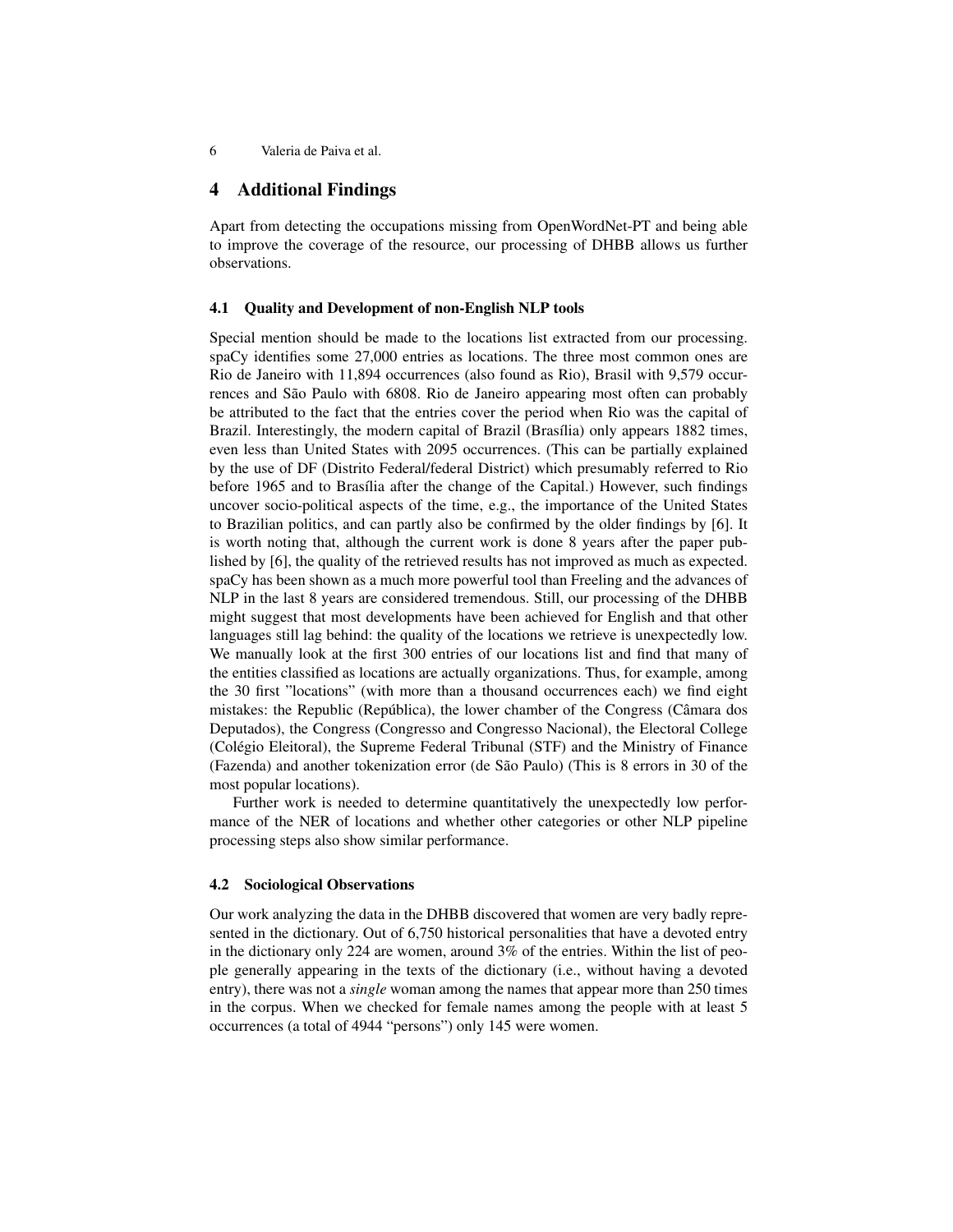According to the processing in 2014 with FreeLing, the most important woman in Brazilian history, if number of occurrences in this corpus was a sensible metric, would be Ivete Vargas, congresswoman from São Paulo State and niece of Getúlio Vargas, a former President of Brazil. Ivete Vargas name had 125 occurrences in the text of the DHBB, but she is not a very influential figure in Brazilian History. She was followed by Luísa Erundina, ex-mayor and congresswoman from São Paulo, with 104 occurrences. In third place we had Alzira Alves, with 94 occurrences in the corpus, a researcher at CPDOC (Centro de Pesquisa e Documentação de História Contemporânea do Brasil - Research and Documentation Center of History of Brazil), the center that produces the DHBB data. This was the result of some metadata been (mis)classified as textual data. Alves in that preliminary processing, was ahead of Marta Suplicy (senator and São Paulo's ex-mayor, with 85 occurrences), Roseana Sarney (congresswoman, senator and Maranhão's governor, with 75 occurrences), Benedita Silva (Rio de Janeiro's congresswoman and senator, 50 occurrences), Marina Silva (Acre's congresswoman and senator, 32 occurrences) and especially of Dilma Rousseff, former president of Brazil, which had only 23 occurrences in the corpus.

The current processing using spaCy and the cleaning of the data improved this situation considerably. Dilma Rousseff now shows up with 249 occurrences as the most cited woman. Ivete Vargas name has 131 occurrences in the text of the DHBB. Luisa Erundina has 125 occurrences, Marta Suplicy is now 4th place with 105 occurrences, followed by Roseana Sarney (89 occurrences), Marina Silva (76 occurrences), Heloísa Helena (52 occurrences), Benedita da Silva (51 occurrences), Marina (46 occurrences), and Rosinha Garotinho (42 occurrences). But these numbers are very small indeed.

It would be naive to think that number of occurrences in the text is a perfect proxy for importance/relevance in politics or even in the dictionary itself. There are several issues with using this proxy: one would need to cluster the different ways of referring to a single entity (e.g. "Vargas" appears as the first name on the list with 4810 occurrences and then in the 3rd place as "Getúlio Vargas" with 2540 occurrences, but both refer to the same dictator). Some Christian names are individual enough that they can be used by themselves (e.g. "Lula" is a very popular nickname for "Luis", but there is only one Lula in Brazilian politics). The list of person names does contain a fair number of mistakes that would need to be manually corrected. Mostly they correspond to organizations misclassified as people, showing again that NER can be at very high numbers for English, but the reality in other languages is different $14$ .

However, the disparity between numbers of male and female historical characters does tell us something. As does the fact that the list preserves its order eight years later, at least to a certain extent. As little as 61 female names appear between 249 to 10 occurrences. The numbers of women are not aligned with their perceived importance in Brazilian politics, while the opposite seems to happen to numbers of occurrences of names of male politicians.

We can cite some examples of names that we expected to see in the dictionary: Lueci Ramos (city representative for Cuiabá, four times re-elected), Olívia Santana

<sup>&</sup>lt;sup>14</sup> A great example of this is the number of verbs, at the beginning of sentences that are misclassified as people, e.g. "Pressionado" (pressured), "Adepto" (follower), or "Impossibilitado" (not able to).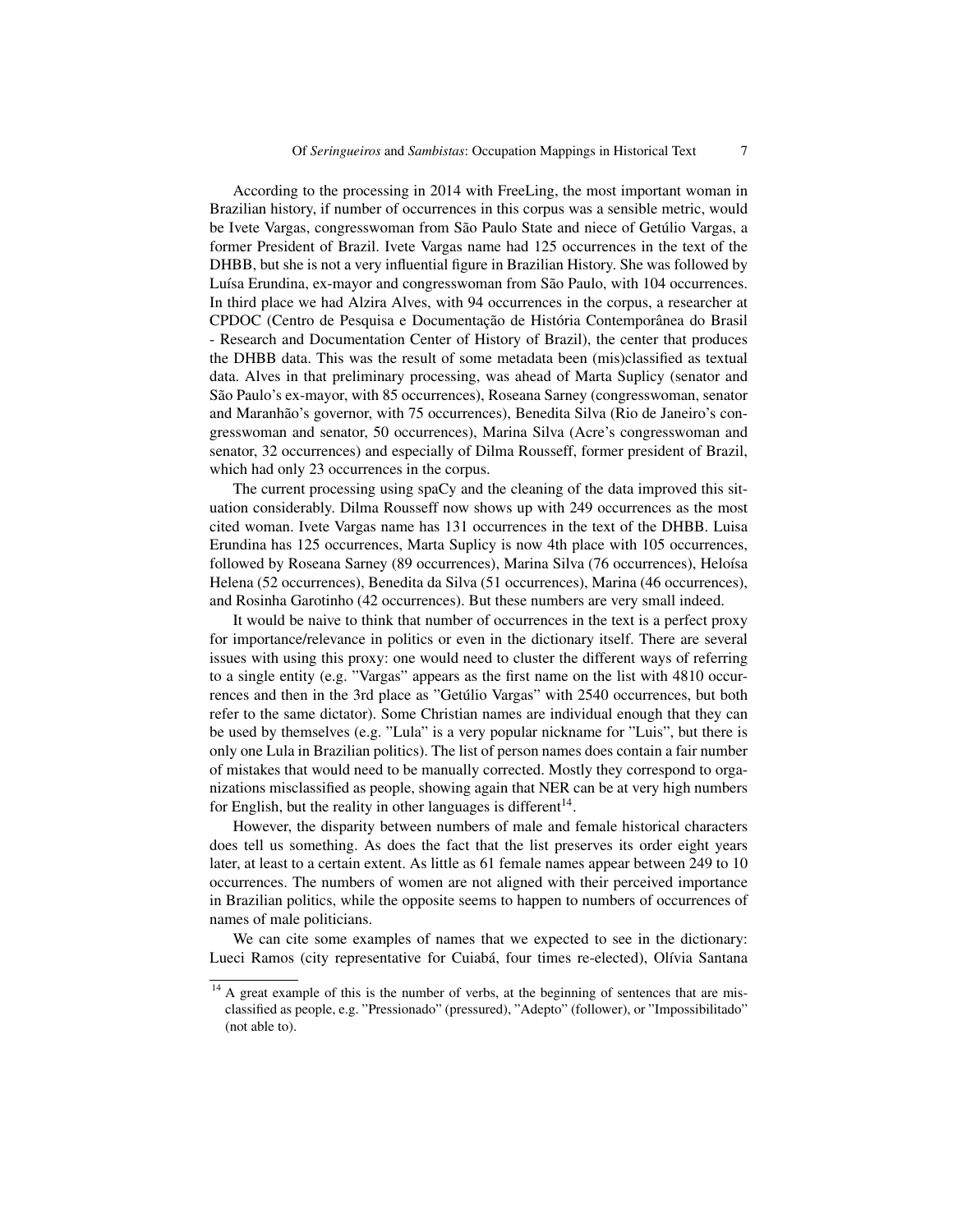(city representative for Salvador e Education Secretary), Matilde Ribeiro, (ex-minister of Pol´ıcies for Racial Equality in Brazil, has only two occurrences), Sandra Regina Machado Arantes do Nascimento Felinto (city representative for Santos, SP and daughter of Pelé does not show), Simone Tebet, senator (since 2014) and federal deputy since 2002, has only one occurrence.

These numbers seem to reflect some implicit gender bias of historians, as there were very significant women part of this history, such as Maria da Penha Fernandes (Law Maria da Penha), Leci Brandão (state deputy from São Paulo since 2011 and musician, since the seventies), Marilena Chauí (philosopher and founder of the Workers Party) and Zuzu Angel (fashion designer presumed killed by the dictatorship), for instance, that do not have entries for themselves. Such a finding opens the way for more research in this socio-political dimension, which we hope to explore further in our future research.

## 5 Conclusions and Further Work

In this work, we set out to improve the coverage of OpenWordnet-PT, aiming at contributing to our ultimate goal of automatically producing knowledge representations for Brazilian Portuguese text. To this end, we conducted a small-scale information extraction task considering occupations and professions described in the Brazilian Dictionary of Historical Biographies (DHBB) and the classification of the European Skills and Competences, qualifications and Occupations (ESCO) initiative. This processing not only allowed us to detect synsets missing from OpenWordNet-PT, but also led us to further observations about the quality of the current, non-English NLP tools in Portuguese and some sociological "distant reading" observations [3] about the dictionary and the times when it was created. Future steps include making sure that the synsets we were able to detect are added to OpenWordNet-PT and have an appropriate, up-to-date mapping to the SUMO ontology<sup>15</sup>. Also we want to dig deeper in the side-observations that emerged out of this study.

## References

- 1. Carreras, X., Chao, I., Padró, L., Padró, M.: Freeling: An open-source suite of language analyzers. In: Proceedings of the 4th International Conference on Language Resources and Evaluation (LREC'04) (2004)
- 2. Fellbaum, C. (ed.): WordNet: An Electronic Lexical Database (Language, Speech, and Communication). The MIT Press (1998)
- 3. Higuchi, S., Santos, D., Freitas, C., Rademaker, A.: Distant reading brazilian politics. In: In Proceedings of 4th Conference of The Association Digital Humanities in the Nordic Countries (Copenhagen Marc¸o de 2019 (2019)
- 4. Kalouli, A.L.: Hy-NLI : a Hybrid system for state-of-the-art Natural Language Inference. Ph.D. thesis, Universität Konstanz, Konstanz (2021)
- 5. de Paiva, V.: Bridges from language to logic: Concepts, Contexts and Ontologies. Electronic Notes in Theoretical Computer Science 269, 83–94 (2011)

<sup>15</sup> https://www.ontologyportal.org/